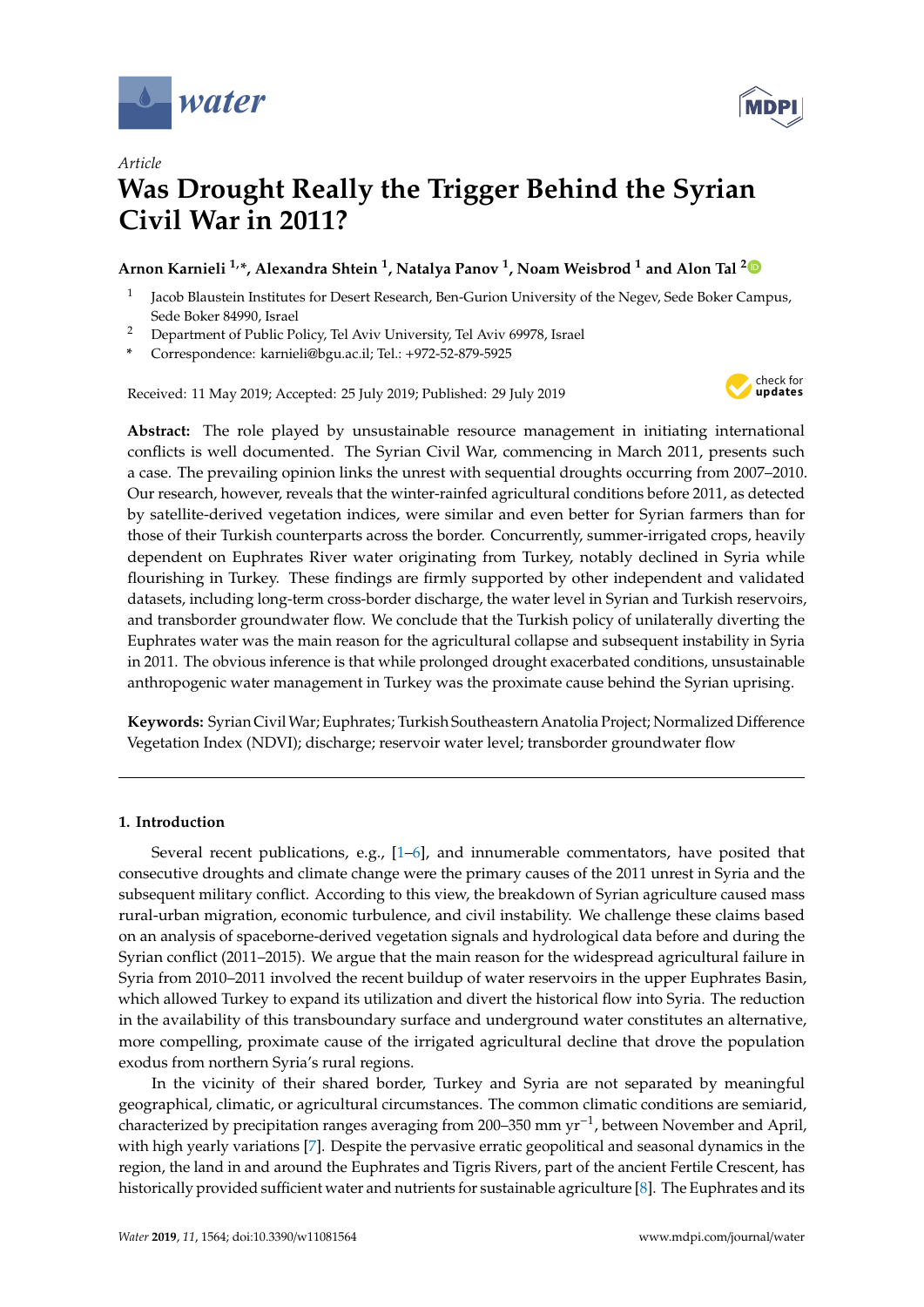three main tributaries—the Sajur, Balikh, and Khabour—originate from precipitation or groundwater in the mountains of eastern Turkey (Figure [1\)](#page-1-0). These rivers contribute about  $90\%$  of the unified Euphrates flow and provide the main sources of irrigation water in northeastern Syria. More than 70% of the river water is used for irrigation while the remainder produces hydroelectric power and drinking water [\[9\]](#page-9-4). With 60% of its water resources originating outside its borders, particularly in the Euphrates Basin, Syria has always been aware of its vulnerability to upstream extractions  $[10]$ . Over the years, it pursued a series of agreements with neighboring Turkey to ensure access to waters from the watershed, so critical to the irrigation of local farms  $[9]$ . Among these, the first interim agreement between Turkey and Syria, signed in 1987, states that 16,000 million  $m^3$  of water will be released annually across the border. The complementary 2009 agreement addressed common hydrological initiatives, including the construction of water pumping stations and shared dams, as well as the development of a joint water policy.

<span id="page-1-0"></span>

**Figure 1.** The Euphrates River Basin with its water structures, including the main dams, water **Figure 1.** The Euphrates River Basin with its water structures, including the main dams, water reservoirs, and hydrometric stations (based on data from [9]). reservoirs, and hydrometric stations (based on data from [\[9\]](#page-9-4)).

station near the town of Jarablus (located on the Syrian-Turkish border) at  $1200 \text{ m}^3 \text{ s}^{-1}$  (Figure [2\)](#page-2-0) [\[9\]](#page-9-4). station near the town of Jarablus (located on the Syrian-Turkish border) at  $1200$  may be the stationary  $\frac{1}{2}$ . Years with low annual flows during the early 1970s and early 1990s can be attributed to the diversions Years with low annual flows during the early 1970s and early 1990s can be attributed to the diversions from the last 70 years reveal a statistically significant negative trend in flow, indicating a decrease in the mean annual discharge of about  $500 \text{ m}^3 \text{ s}^{-1}$  in 2010. To some degree, this is due to climate variability nean annual discharge of about 500 m<sup>3</sup> s−11 2010. To some degree, this is due to climate variablity and more frequent drought periods. However, a more significant contribution to the reduced flow ind more frequent drought periods. However, a more significant contribution to the reduced now<br>is the ambitious Turkish Southeastern Anatolia Project (GAP): 22 large dams and 19 hydroelectric reduced flow is the ambitious Turkish Southeastern Anatolia  $\Gamma$  and  $\Gamma$  and  $\Gamma$  and  $\Gamma$  and  $\Gamma$  and  $\Gamma$  and  $\Gamma$  and  $\Gamma$  and  $\Gamma$  and  $\Gamma$  and  $\Gamma$  and  $\Gamma$  and  $\Gamma$  and  $\Gamma$  and  $\Gamma$  and  $\Gamma$  and  $\Gamma$  and  $\Gamma$  and power stations on the rivers in the upper Euphrates and Tigris Basins, supported by an infrastructure<br>platinum distance with the upper Euphrates and Tigris Basins, supported by an infrastructure designed to store water during the rainy season and release it during the dry months [\[11,](#page-9-6)[12\]](#page-9-7). Reports prior to 1938 measured the natural annual flow of the Euphrates at the hydrometric that occurred while new water reservoirs in Turkey (Keban and Ataturk) were being filled. Still, data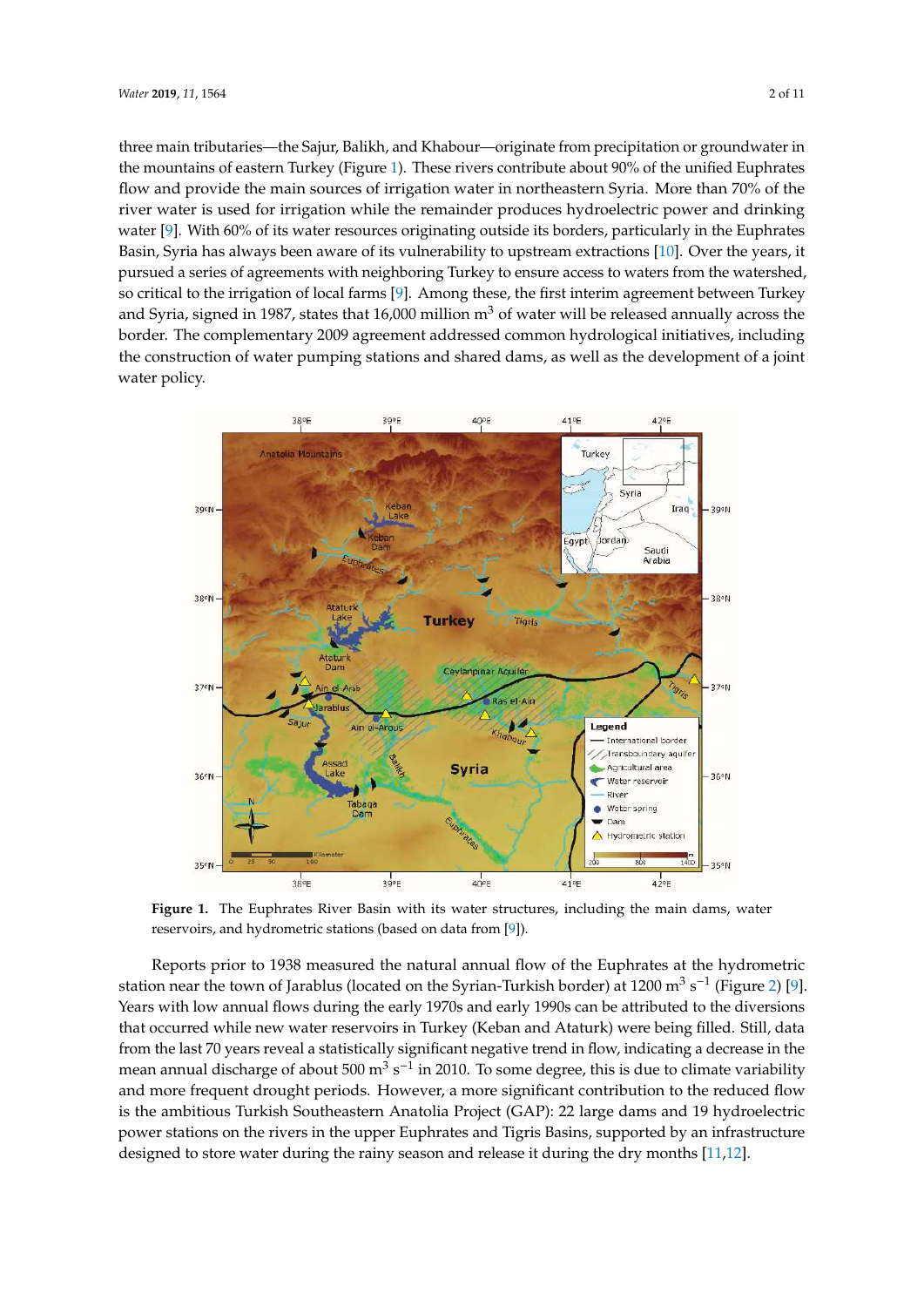<span id="page-2-0"></span>

revealing a statistically significant negative trend until 2010 (based on data from [\[9\]](#page-9-4)). The extremely low value for 2015 was reported in [\[13\]](#page-9-8).  $\frac{1}{2}$  and  $\frac{1}{2}$ . **Figure 2.** Mean annual discharge of the Euphrates River as monitored at the Jarablus hydrometric station, **Figure 2.** Mean annual discharge of the Euphrates River as monitored at the Jarablus hydrometric

irrigation to  $1800 \text{ km}^2$  of land. The 14 Turkish reservoirs on the Euphrates and its tributaries, with a  $\frac{1}{2}$  maximum storage capacity exceeding  $144 \times 10^9$  m<sup>3</sup>, significantly affected the natural flow regime in the river during recent decades. No data are available from the Jarablus station after the Syrian unrest in 2011, when the area was conquered by the Islamic State of Iraq and Syria (ISIS) forces, as shown in Figure 3. The project was gradually extended, beginning in the late 1990s, with the objective of providing Figure [3.](#page-2-1) Figure 3. in 2011, when the area was conquered by the Islamic State of Iraq and Syria (ISIS) forces, as shown in

<span id="page-2-1"></span>

Figure 3. The territorial control map of the Syrian Civil War as of 24 November 2014 (reproduced from [Wikimedia Commons,](https://upload.wikimedia.org/wikipedia/commons/6/60/Syrian_civil_war_24-11-14.png) https://upload.wikimedia.org/wikipedia/commons/6/60/Syrian\_civil\_war\_24-11- $14.$ png).  $\frac{14}{14}$ .png). [14.png\)](https://upload.wikimedia.org/wikipedia/commons/6/60/Syrian_civil_war_24-11-14.png).

Nonetheless, on 17 June 2015, Syrian officials reported that the water discharge passing the Jarablus station was as low as  $330 \text{ m}^3 \text{ s}^{-1}$  during the first half of 2015 [\[13\]](#page-9-8). Additionally, as a result of the accelerated agricultural development in southern Turkey, the surface and subsurface water containing pesticides and fertilizers that left the irrigated fields, termed "return flow", degraded the water quality downstream. Reports described a gradual increase in salinity levels when the water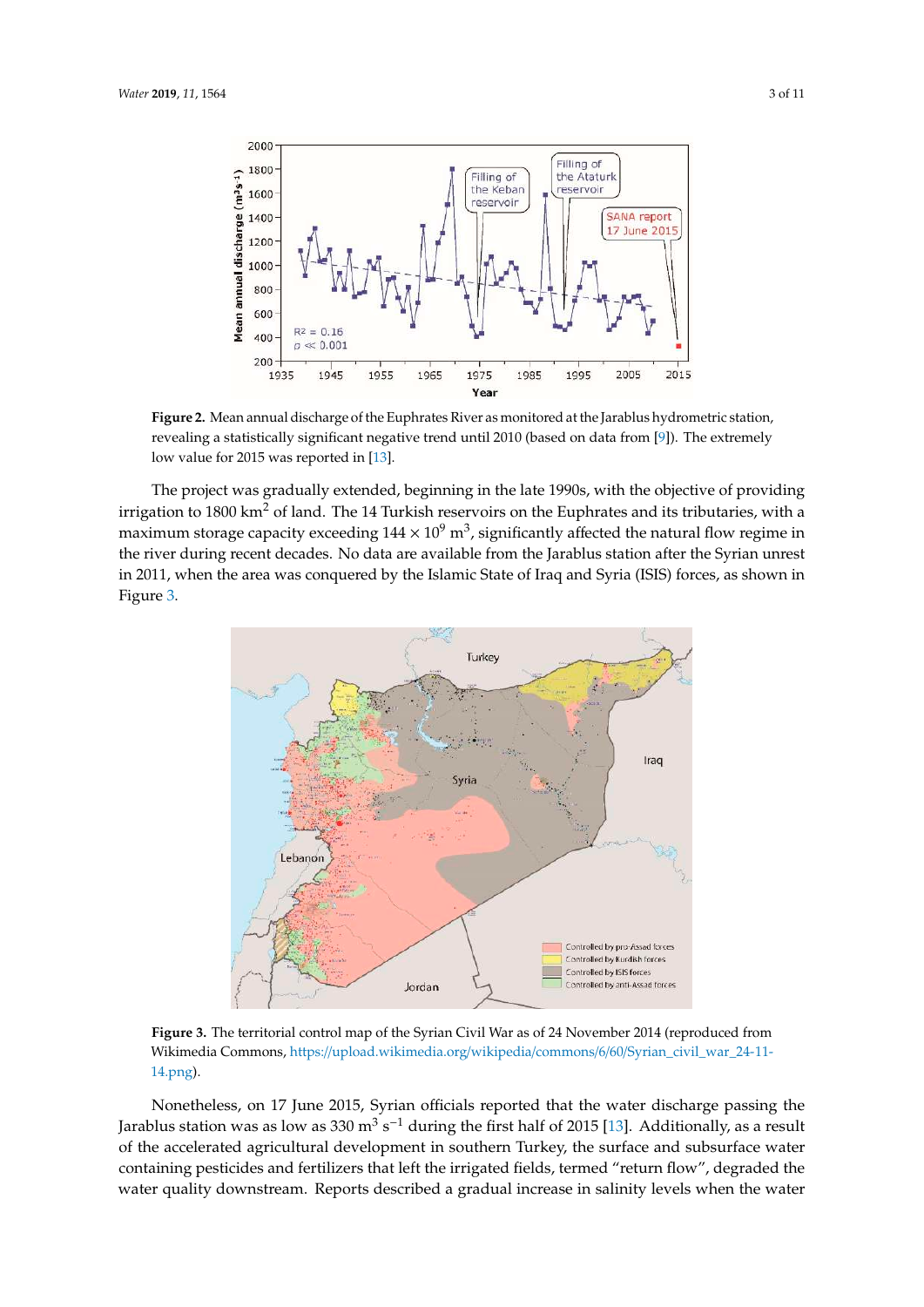entered Syria [\[14,](#page-9-9)[15\]](#page-9-10). Although the overall discharge of the three main tributaries, the Sajur, Balikh, and Khabour, was only 8% of the Euphrates, their flows also dramatically decreased over the years [\[15\]](#page-9-10).

#### **2. Materials and Methods**

#### *2.1. Vegetation Index Time Series*

A long-term (33 years) Normalized Difference Vegetation Index NDVI time series was created from two continual satellite datasets: the Advanced Very High Resolution Radiometer onboard the National Oceanic and Atmospheric Administration (NOAA-AVHRR) satellite from 1982 to 1999 (AVH13C1 product, http://[ltdr.nascom.nasa.gov](http://ltdr.nascom.nasa.gov/ltdr/productSearch.html)/ltdr/productSearch.html) and the Moderate Resolution Imaging Spectroradiometer (MODIS) from 2000 to 2015 (MOD13Q1 product, http://[reverb.echo.nasa.gov](http://reverb.echo.nasa.gov/reverb)/reverb). To demonstrate the peak winter and summer growing seasons, the data from both sources were retrieved for two 16 day periods: the end of the winter season (5–20 March) and the end of summer (28 August–12 September).

The two products differ in their spatial and temporal resolutions. Therefore, different processing steps were applied to each of them. The temporal resolution of the AVH13C1 product is daily, and the spatial resolution is 1.1 km. The preprocessing steps of this product included: importing Hierarchical Data Format (HDF) files into the image IMG format, cropping the image into the area of interest, stacking all images together, and applying a pixel quality mask to exclude cloudy, shaded, and invalid pixels. For each year, the 16 daily images were aggregated into one maximum value composite image. Subsequently, all years were stacked into one image that was divided by a scale factor and resampled to 250 m for matching the pixel size of the MODIS product.

The temporal resolution of the MOD13Q1 product is 16 days, and its spatial resolution is 250 m. The algorithm of this product chooses the best available pixel value from all the acquisitions throughout the 16 day period. The criteria used involved low clouds, a low view angle, and the highest NDVI value. The preprocessing steps of this product included: importing HDF files into the IMG format, cropping the image into the area of interest, dividing the product by a scale factor, and re-projecting to a geographic coordinate system.

A masking operation was performed by the MODIS NDVI product for discriminating the agricultural fields from the surrounding bare areas in the analysis. This procedure was carried out by matching the criteria of the maximum NDVI value composite of the 16 years (2000–2015) of summer images and a threshold of  $NDVI > 0.2$ . Then, all agricultural areas in the image were converted into polygons. Only major polygons were selected and linked separately to the Syrian and Turkish territories. Finally, these polygons were applied to the NDVI time series.

Before calculating the statistical measures, all NDVI pixels with values  $\leq 0.0$  were assigned as "no data" pixels to avoid considering water bodies in the analysis. For each country, the average and the standard deviation statistics of the agricultural areas were calculated for the two seasons throughout the 33 years of observations.

The image processing procedures were implemented with ERDAS Imagine (https://[www.](https://www.hexagongeospatial.com/products/power-portfolio/erdas-imagine) [hexagongeospatial.com](https://www.hexagongeospatial.com/products/power-portfolio/erdas-imagine)/products/power-portfolio/erdas-imagine) and ArcGIS 10.1 software packages (ESRI, https://[www.esri.com](https://www.esri.com/en-us/home)/en-us/home).

#### *2.2. Assessment of Magnitude of Change*

The difference between NDVI over the Turkish and Syrian territories and its change over the years was quantified with the Cohen's D Effect Size Index (D) for differences between the means [\[16,](#page-9-11)[17\]](#page-9-12). While hypothesis-based test statistics, e.g., Student's *t*-test, assign a significance level to the observed difference, the D statistics estimates the strength, or the magnitude, of the difference. As such, it avoids using the sample size, thus avoiding false positive results for large samples. Thus, D constitutes a better measure of the difference between the means of the large samples (number of analyzed pixels in Turkey and Syria, 122,045 and 111,511, respectively).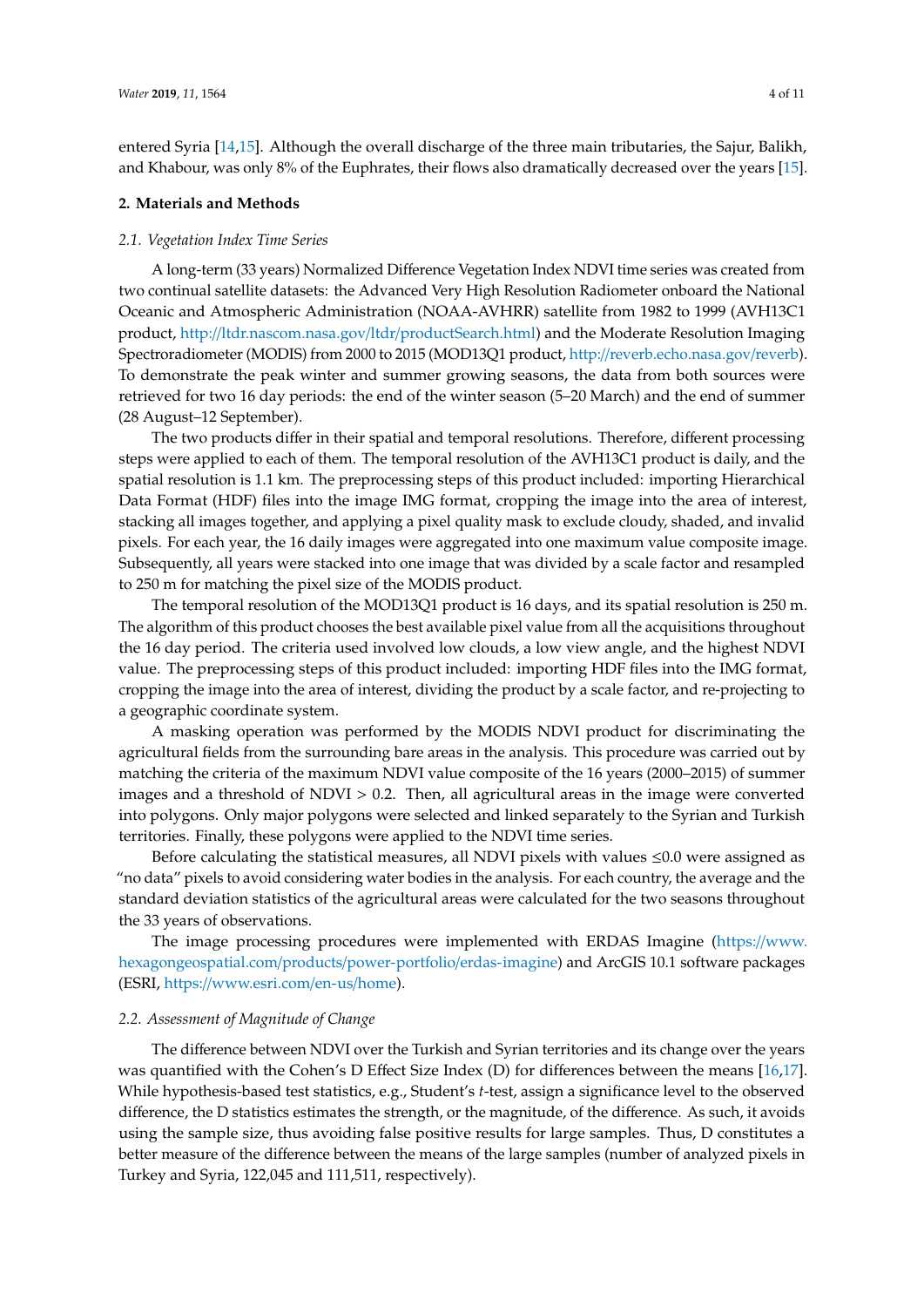The index is computed as:

$$
D = \frac{\overline{X_1} - \overline{X_2}}{s} \tag{1}
$$

where  $\overline{X_1}$  and  $\overline{X_2}$  are the two means, and the pooled standard deviation (s) is computed as:

$$
s = \sqrt{\frac{(n_1 - 1)s^2 + (n_2 - 1)s^2}{n_1 + n_2 - 2}}
$$
 (2)

where  $s^2$ <sub>1</sub> and  $s^2$ <sub>2</sub> are the variances of the two samples. As the difference between the two samples increases, the value of D increases, where  $D = 0$  indicates that the means of the two samples are equal,  $D = 0.2$  defines a small difference,  $D = 0.5$  a medium difference,  $D = 0.8$  a large difference, and  $D = 1.2$ indicates a very large difference [\[17\]](#page-9-12).

#### *2.3. Water Level in Reservoirs*

The time series of respective water levels were derived from the Database for Hydrological Time Series over Inland Waters (DAHITI) relying on an extended outlier rejection and a Kalman filter approach incorporating cross-calibrated multi-mission altimeter data from Envisat, ERS-2, Jason-1, Jason-2, TOPEX/Poseidon, and SARAL/AltiKa spacecrafts (http://[dahiti.dgfi.tum.de](http://dahiti.dgfi.tum.de/en/)/en/) [\[18\]](#page-9-13).

#### **3. Results**

#### *3.1. Temporal Dynamics of Agricultural Areas*

Spaceborne remote sensing provides periodic and repetitive digital data on regional and global scales, generating critical information about sites that are inaccessible or unmonitored due to extreme conditions. It also provides a historical record and long-term observations, revealing causes and effects of climate and/or human-induced changes on the ground that are neither reported nor measured directly. A useful indicator of environmental change is the Normalized Difference Vegetation Index (NDVI) that enhances the vegetation signal and makes it possible to distinguish between vegetation states [\[19\]](#page-9-14). Dense and healthy vegetation has relatively high NDVI values that contrast with soil's low NDVI values.

A long-term (1982–2015) NDVI time series reveals that the annual mean NDVI values for September increased, in parallel, in Turkey and Syria until 2009, reflecting the steady growth of irrigated agriculture in both countries (Figure [4\)](#page-5-0). Then in 2010, the trends change: a significant divergence can be seen with a sharp increase in NDVI values in Turkey, indicating expanded agricultural activities, in contrast to noticeable decreases in Syria. Similar trends were detected by processing a time series of Landsat images during the same period.

Cohen's D Effect Size Index (Figure [5\)](#page-5-1) quantifies the difference between the mean NDVI values in Turkey and Syria (shown in Figure [4\)](#page-5-0). While until 2011, the magnitude of D fluctuated between −0.5 and 0.5, a progressive increase has been apparent ever since 2011. In 2015,  $D = 1.25$  was categorized as a very significant difference [\[16,](#page-9-11)[17\]](#page-9-12), indicating that the mean NDVI in Turkey was more than 1 (pooled) standard deviation greater than the mean NDVI in Syria.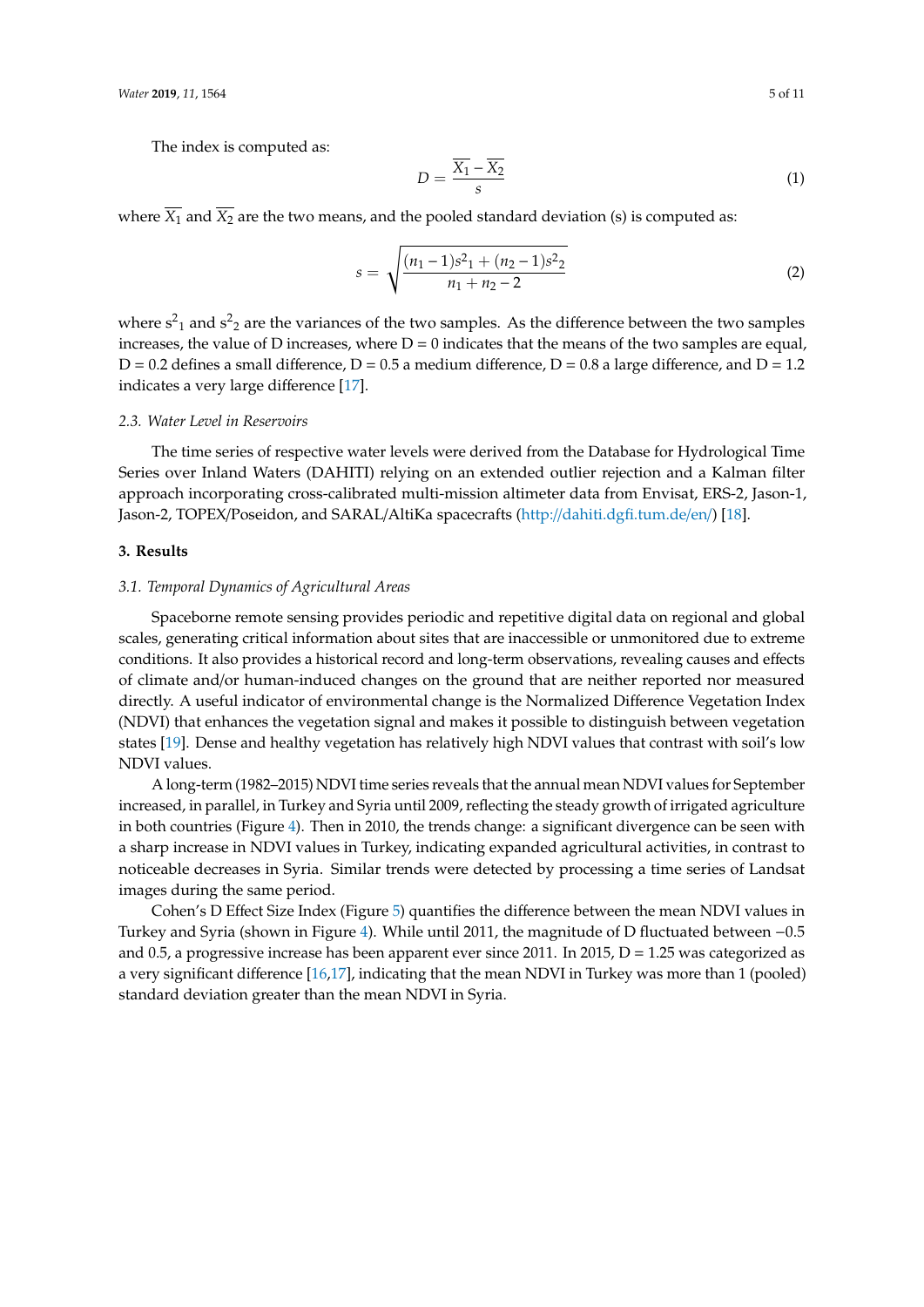<span id="page-5-0"></span>

Figure 4. Long-term time series of the mean Normalized Difference Vegetation Index (NDVI) in September. Values gradually increased in both Turkey and Syria until 2008, reflecting steady agricultural growth in both countries. Later, NDVI values dramatically increased in Turkey and sharply decreased in Syria. Values were extracted from a combined dataset of NOAA-AVHRR and<br>MODIC MODIS spaceborne systems. MODIS spaceborne systems.

<span id="page-5-1"></span>

**Figure 5.** The temporal trend of the Cohen's D Effect Size Index for the difference between the mean NDVI values in Turkey and Syria (Figure 4). [Un](#page-5-0)til 2011, the magnitude of D was considerably small gradually increased since 2011. In 2015, the index was categorized as a very large difference. but has gradually increased since 2011. In 2015, the index was categorized as a very large difference.

with international reports  $[9,20]$  $[9,20]$  of wheat production in 2011 being 13% higher than the previous five year average due to improved seasonal rainfall and temperature conditions. This suggests that rainfed agriculture was unaffected by the drop in the availability of Euphrates water. Furthermore, 2011, however, just before the advent of the rainy season when farmers are most dependent on irrigation, vegetation signals observed in Turkey are significantly higher than in [Syr](#page-6-0)ia (Figure 6C). This clear contrast becomes even more pronounced in Sep[tem](#page-6-0)ber 2015 (Figure 6D). Turkish crops exhibit bounteous conditions, while Syrian agriculture hardly exists because of the inadequate quantities of water flowing across the border. This suggests that the suggests that suggests that  $\frac{1}{\sqrt{2}}$ Given the Mediterranean climate, March is the end of the region's rainy season. With the heading Given the Mediterranean climate, March is the end of the region's rainy season. With the heading stage of cereals, in March 2011, the vegetation signal (in terms of departure from long-term mean stage of cereals, in March 2011, the vegetation signal (in terms of departure from long-term mean NDVI values) appears slightly higher in Syria than in Turkey (Figure [6](#page-6-0)A). This finding is consistent NDVI values) appears slightly higher in Syria than in Turkey (Figure 6A). This finding is consistent no notable difference between the two countries was observed in March 201[5](#page-6-0) (Figure 6B). In no notable difference between the two countries was observed in March 2015 (Figure 6B). In September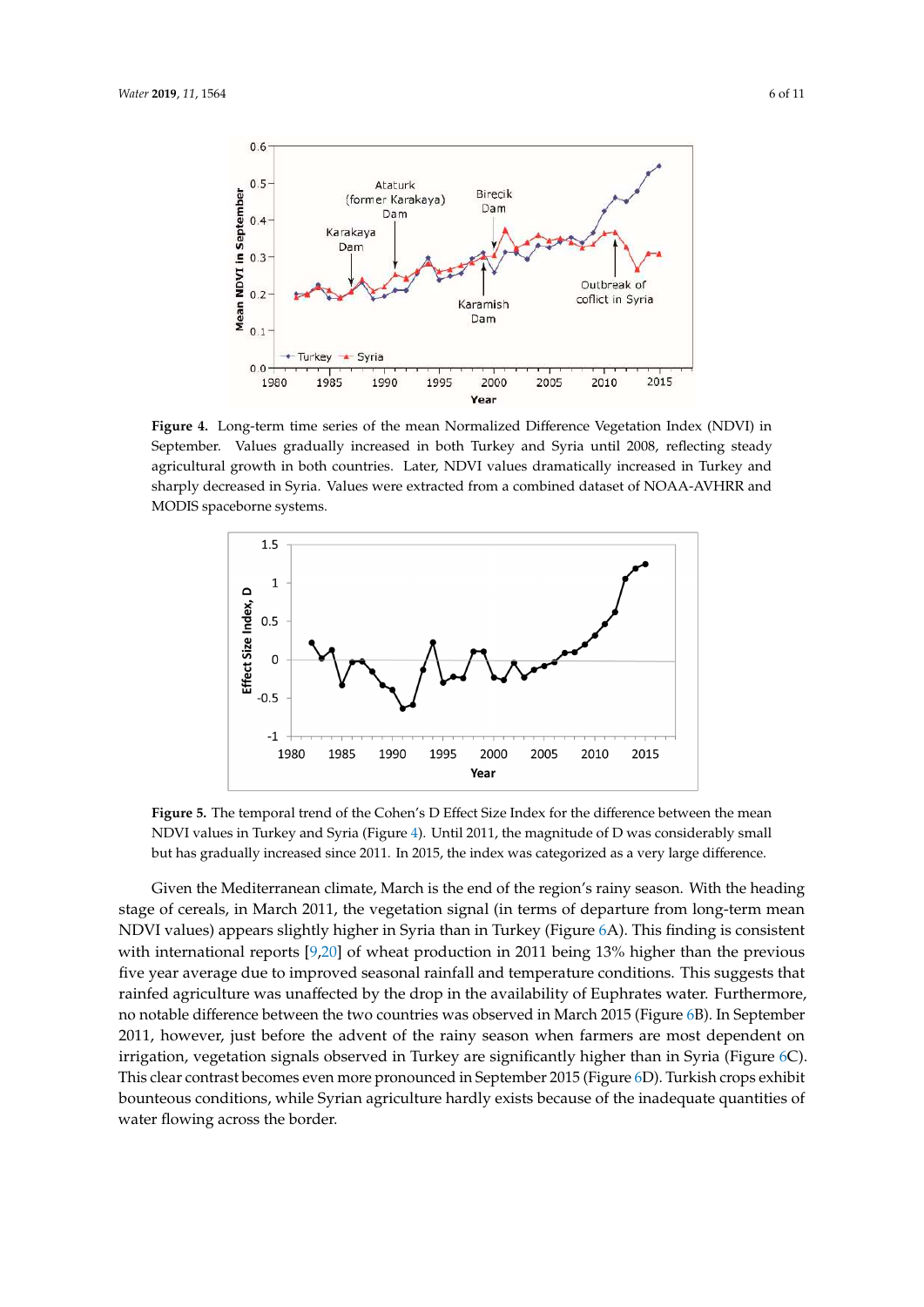<span id="page-6-0"></span>A



NDVI anomaly

0

Turkey

Syria

 $0.8$ 

100<br>Kilometer 25 50 Figure 6. The MODIS-derived NDVI anomaly (departure from the normal) for key months in Turkey and Syria. March 2011 (A); March 2015 (B); September 2011 (C); and September 2015 (D). The March images, which represent rainfed crops, do not show a significant NDVI. images, which represent rainfed crops, do not show a significant NDVI. images, which represent rainfed crops, do not show a significant NDVI.

 $-0.6$ 

**Turkey** 

Syria

## *3.2. Water Level in Turkish and Syrian Reservoirs 3.2. Water Level in Turkish and Syrian Reservoirs 3.2. Water Level in Turkish and Syrian Reservoirs*

for irrigation. First, Ataturk Lake in Turkey was extended over an area of 817 km<sup>2</sup>, with the water volume reaching 48.7 km<sup>3</sup>, enabling irrigation of nearly 4760 km<sup>2</sup> of arable land as part of the GAP. volume reaching 48.7 km<sup>3</sup>, enabling irrigation of nearly 4760 km<sup>2</sup> of arable land as part of the GAP. The other sign involves Syria's Assad Lake, with a surface area of 610 km<sup>2</sup> and a capacity of 11.7 km<sup>3</sup>, designed to irrigate an area of 6400 km2. The comparison shows a dramatic increase in Ataturk Lake volume during 2010, with a corresponding progressive drop in the volume of Assad Lake (Figur[e 7](#page-6-1)). Corroborating evidence emerges from the two main water reservoirs that store Euphrates water Corroborating evidence emerges from the two main water reservoirs that store Euphrates water designed to irrigate an area of 6400 km<sup>2</sup>. The comparison shows a dramatic increase in Ataturk Lake

<span id="page-6-1"></span>

**Figure 7.** The temporal change of water levels in the Ataturk Lake (Turkey) and Assad Lake (Syria) relative to  $2002$  and  $2010$ , subject the surface level in the Gapier lelve and stable degrees of the  $2012$ . De  $\phi$ extracted from several space missions (http://dahiti.dgfi.tum.de/en/). extracted from several space missions [\(http://dahiti.dgfi.tum.de/en/](http://dahiti.dgfi.tum.de/en/)). extracted from several space missions (http://dahiti.dgfi.tum.de/en/).**Figure 7.** The temporal change of water levels in the Ataturk Lake (Turkey) and Assad Lake (Syria) **Figure 7.** The temporal change of water levels in the Ataturk Lake (Turkey) and Assad Lake (Syria) relative to July 2002. Both reservoirs show a stable level until 2011 (except for the gap in Ataturk Lake relative to July 2002. Both reservoirs show a stable level until 2011 (except for the gap in Ataturk Lake between 2008 and 2010), while the water level in the Syrian lake gradually decreased after 2013. Data between 2008 and 2010), while the water level in the Syrian lake gradually decreased after 2013. Data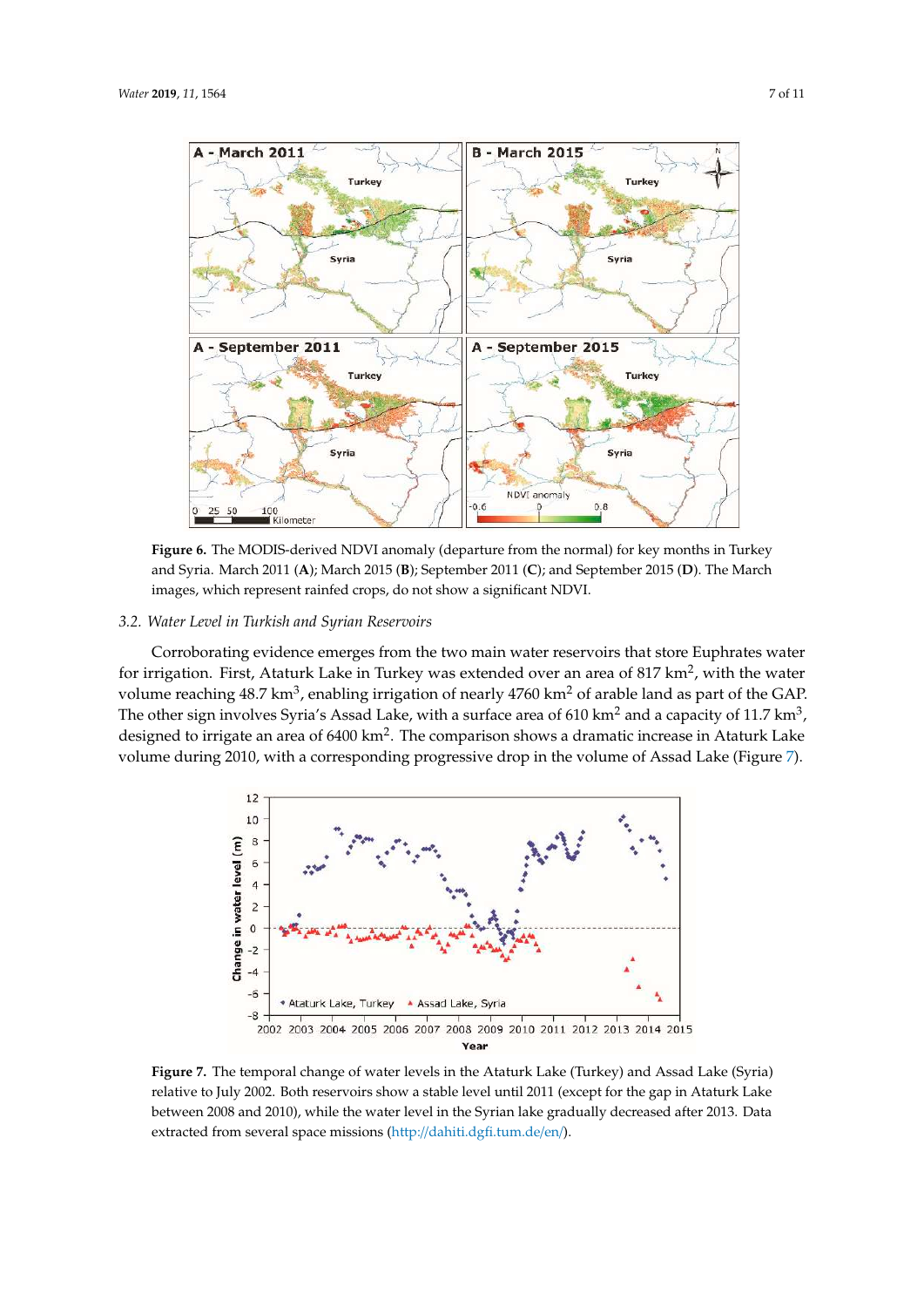Precipitation falling over the southeastern Antalya Mountains recharges the Turkish–Syrian transboundary aquifers (Figure [1\)](#page-1-0). For thousands of years, springs and water wells were fed by shallow groundwater and used for irrigation. During the early 1960s, a cluster of 30 springs, named Ras el-Ain, within the Ceylanpinar Aquifer (ca. 2000 km<sup>2</sup>), abounded with a flow of about 40 m<sup>3</sup> s<sup>-1</sup> and were considered to be among the largest karst springs in the world [\[21\]](#page-9-16). Similarly, smaller water springs, such as the Ain el-Arous, the main source of the Balikh tributary, and Ain el-Arab produced a mere 7 m<sup>3</sup> s<sup>-1</sup> in 1980 [\[22\]](#page-9-17). Throughout the subsequent decades, however, a vast expansion of the cultivated areas on both sides of the border took place. In Turkey, the process was intentionally engineered by the government as the groundwater-irrigated component of the GAP [\[23\]](#page-9-18). This accelerated extraction process was also driven by the broad introduction of diesel-powered pumps, enabling abstraction of water at depths of tens to hundreds of meters belowground [\[24\]](#page-9-19). In response to the flow shortages in the tributaries of the Euphrates River, Syrian farmers were forced to drill more numerous and deeper wells to meet existing consumption needs. In 2001, the World Bank reported that some 1550 privately developed wells were being utilized in the region, most of them unlicensed or "pirate" in nature, managed irrationally and unsustainably [\[25\]](#page-9-20). Gradually, agricultural operations grew increasingly dependent on groundwater. Data from the Gravity Recovery and Climate Experiment (GRACE) satellites [\[26\]](#page-10-0) were used for calculating the freshwater storage trends in the north-central Middle East, including portions of the Euphrates and Tigris River Basins [\[27\]](#page-10-1). Analyses show that the monthly groundwater storage variations in the region, presented as a deviation from the normal, were almost stable (4.9 ± 3.1 mm yr<sup>-1</sup>) between January 2003 and December 2006, but sharply declined (−34.0 ± 4.5 mm yr−<sup>1</sup> ) between January 2007 and December 2009. The resulting overexploitation of groundwater caused a dramatic depletion of the water table in many areas across Syria, including its northern districts [\[22](#page-9-17)[,28\]](#page-10-2). The flow discharge of the Ras el-Ain Springs declined to only a few  $m^3 s^{-1}$ and ultimately has disappeared completely since 2001 [\[22,](#page-9-17)[25\]](#page-9-20). Correspondingly, Ain el-Arous and Ain el-Arab have totally dried up since 1985. It was predicted that if overutilization continues, the aquifers' resources would not be able to recover within a reasonable timeframe [\[23\]](#page-9-18).

#### *3.4. Winter vs. Summer Crop Production*

During the rainy season, the main winter-rainfed crops in Syria and Turkey are cereals (wheat and barley) [\[29\]](#page-10-3). About half the Syrian grain production was traditionally cultivated in this border region. During the summer, cotton and, to some extent, fruits and vegetables are dependent on irrigation water. Cotton remains Syria's most important cash crop, supplying the domestic textile industry, as well as the export market [\[29\]](#page-10-3). Our interpretation is further supported by an evaluation of the annual production of these two water-intensive crops (Figure [8\)](#page-8-0). USDA sources (http://[www.indexmundi.com](http://www.indexmundi.com/)/) report that wheat yields (representative of Syrian rainfed crops) were of average value in 2011, and only fluctuated modestly during the following years. In contrast, cotton, which represents locally irrigated crops dependent on the Euphrates' flow, has exhibited drastic production drops since 2011, vanishing almost entirely in 2016.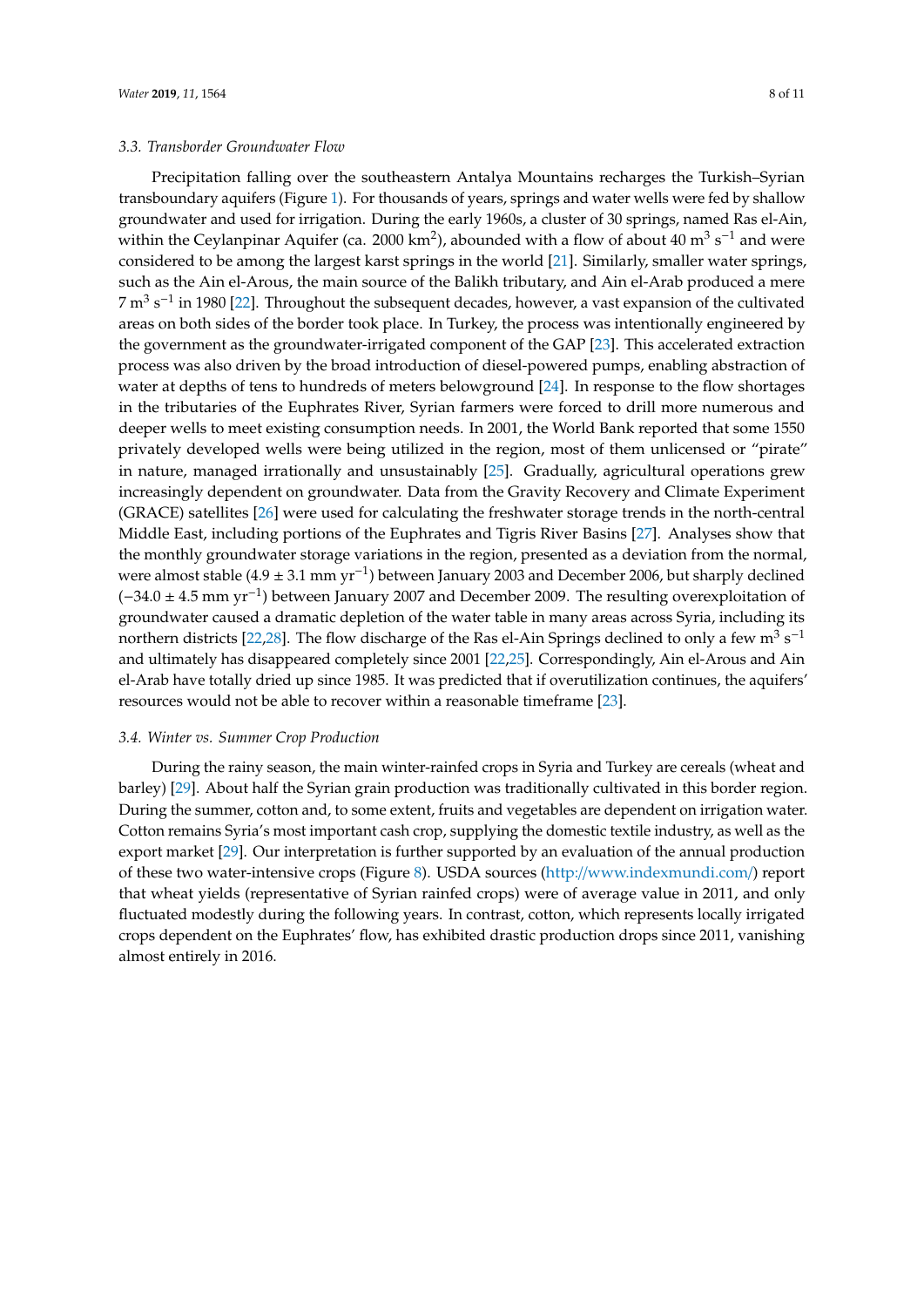<span id="page-8-0"></span>

**Figure 8.** Temporal dynamics of wheat production, as representative of a winter-rainfed crop, and **Figure 8.** Temporal dynamics of wheat production, as representative of a winter-rainfed crop, and cotton production, as representative of a summer-irrigated crop. A severe production drop in the cotton production, as representative of a summer-irrigated crop. A severe production drop in the summer-irrigated crop is exhibited after 2010. Data extracted fro[m http://www.indexmundi.com](http://www.indexmundi.com/)/. summer-irrigated crop is exhibited after 2010. Data extracted from http://www.indexmundi.com/.

#### **4. Discussion**

region where Syria is located [\[30,](#page-10-4)[31\]](#page-10-5). However, spaceborne image processing suggests that the dramatic drop in agricultural yields and subsequent abandoning of farms that occurred in Syria in 2010 were driven by the decrease in available irrigation water, a result of substantial diversions in the Euphrates Basin initiated by Turkey. This situation was most likely brought about by the Turkish government's  $P$  bush initiated by Turkey. This situation was most likely brought about by the Turkish government is violation of its commitment to allow a minimum flow in the Euphrates at its Syrian border when Turkey pursued its ambitious reservoir strategy. Our synthesized research offers an alternative explanation pursued its ambitious reservoir strategy. Our synthesized research offers an alternative explanation to the prevailing narrative, which blames new levels of drought for the country's political instability, by showing that this narrative is inconsistent with actual environmental conditions. A range of quantifying factors, based on several independent sources, firmly point to reduced Euphrates flow as the most immediate cause of the 2011 Syrian agricultural collapse. Climate change unquestionably has begun to affect precipitation patterns in the Mediterranean

The United Nations projects that by 2025, roughly two-thirds of the people in the world will live under water-stressed conditions, and some 1.8 billion will live in countries with absolute water scarcity. The destabilizing and displacing potential of water shortages is increasingly recognized as climate change begins to transform precipitation patterns in drylands around the world. In the present case, unilateral water management decisions upstream were the primary driver of the massive crop failures, but Syria's experience also suggests that the protracted drought exacerbated the vulnerability of the country's local farmers. More precise characterization of the environmental factors behind the present refugee crises and their violent repercussions is critical if policymakers are to prevent similar natural resource-based conflicts and address the problem of climate refugees in the future. Unfortunately, short-term innovations by administrative levels, as proposed in other countries [\[32\]](#page-10-6) for supporting change towards more sustainable and water-secure futures, do not seem to be effective in the current situation, since two countries are involved. Alternatively, international water-use treaties and the resolution of disagreements through international water law are proposed as strategies [\[27\]](#page-10-1).  $\mathcal{C}$  and the resolution of disagreements through international water law are proposed water law are proposed water law are proposed water law are proposed water law are proposed water law are proposed water law are pr

Author Contributions: Conceptualization, A.K. and A.T.; Methodology, A.K., N.P., and A.S.; Software, A.S., N.P.; A.T.; Visualization, A.K. and A.S.<sup>, Software, A.</sup>C., and A.S.; Software, A.C., A.C., A.C., A.K., and A.S. Formal analysis, A.K., A.T., and N.W.; Writing—Original Draft Preparation, A.K..; Writing—Review and Editing,

N.P.; Formal analysis, A.K., A.T., and N.W.; Writing—Original Draft Preparation, A.K..; Writing—Review and **Funding:** This research received no external funding.

**Conflicts of Interest:** The authors declare no conflict of interest.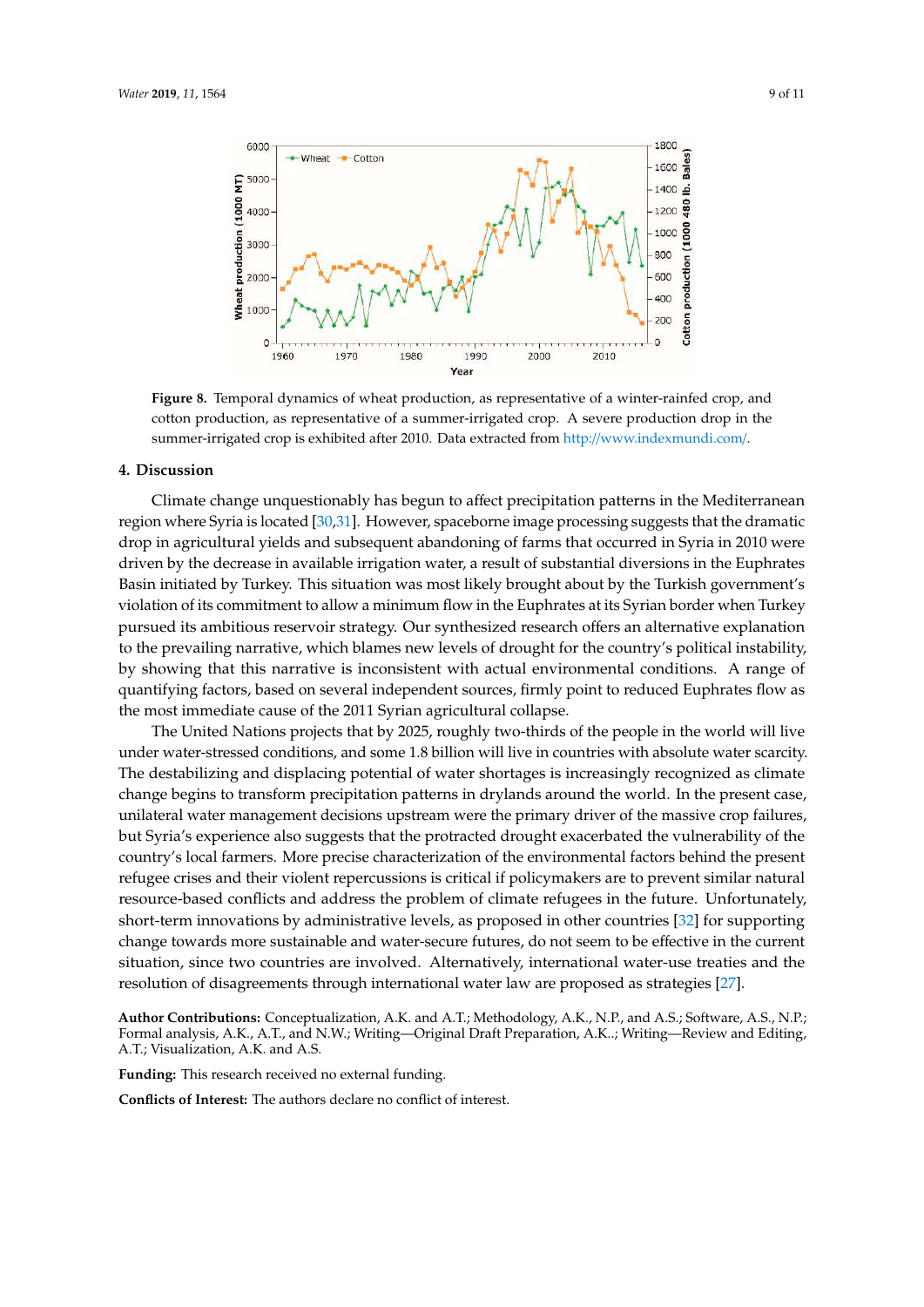#### **References**

- <span id="page-9-0"></span>1. de Chatel, F. The role of drought and climate change in the syrian uprising: Untangling the triggers of the revolution. *Middle East. Stud.* **2014**, *50*, 521–535. [\[CrossRef\]](http://dx.doi.org/10.1080/00263206.2013.850076)
- 2. Femia, F.; Werrell, C. Climate change before and after the arab awakening: The cases of syria and libya. In *The Arab Spring and Climate Change*; Werrell, C., Femia, F., Eds.; Center for American Progress: Washington, DC, USA, 2013; pp. 23–32.
- 3. Femia, F.; Werrell, C. *An Unstable, Stable Nation? Climate, Water, Migration and Security in Syria from 2006-2011*; Routledge: London, UK, 2017; pp. 1–10.
- 4. Fetzek, S.; Mazo, J. Climate, scarcity and conflict. *Survival* **2014**, *56*, 143–170. [\[CrossRef\]](http://dx.doi.org/10.1080/00396338.2014.962803)
- 5. Gleick, P.H. Water, drought, climate change, and conflict in syria. *Weather Clim. Soc.* **2014**, *6*, 331–340. [\[CrossRef\]](http://dx.doi.org/10.1175/WCAS-D-13-00059.1)
- <span id="page-9-1"></span>6. Kelley, C.P.; Mohtadi, S.; Cane, M.A.; Seager, R.; Kushnir, Y. Climate change in the fertile crescent and implications of the recent syrian drought. *Proc. Natl. Acad. Sci. USA* **2015**, *112*, 3241–3246. [\[CrossRef\]](http://dx.doi.org/10.1073/pnas.1421533112) [\[PubMed\]](http://www.ncbi.nlm.nih.gov/pubmed/25733898)
- <span id="page-9-2"></span>7. Frenken, K. *Irrigation in the Middle East Region in Figures—Aquastat Survey—2008*; FAO Land and Water Division: Rome, Italy, 2009; p. 402.
- <span id="page-9-3"></span>8. Zeder, M.A. Domestication and early agriculture in the mediterranean basin: Origins, diffusion, and impact. *Proc. Natl. Acad. Sci. USA* **2008**, *105*, 11597–11604. [\[CrossRef\]](http://dx.doi.org/10.1073/pnas.0801317105) [\[PubMed\]](http://www.ncbi.nlm.nih.gov/pubmed/18697943)
- <span id="page-9-4"></span>9. UN-ESCWA. *BGR Inventory of Shared Water Resources in Western Asia*; Chapte 1: Euphrates River Basin; UN-ESCWA: Beirut, Lebanon, 2013; pp. 47–78.
- <span id="page-9-5"></span>10. Scheumann,W. The euphrates issue in turkish-syrian relations. In *Security and Environment in the Mediterranean*; Liotta, H.G., Marquina, P.H., Rogers, A., Selim, P.F., Eds.; Springer: Berlin, Germany, 2003; pp. 745–760.
- <span id="page-9-6"></span>11. Bilgen, A. The southeastern anatolia project (gap) revisited: The evolution of gap over forty years. *New Perspect. Turkey* **2018**, *58*, 125–154. [\[CrossRef\]](http://dx.doi.org/10.1017/npt.2018.8)
- <span id="page-9-7"></span>12. Ozdogan, M.; Woodcock, C.E.; Salvucci, G.D.; Demir, H. Changes in summer irrigated crop area and water use in southeastern turkey from 1993 to 2002: Implications for current and future water resources. *Water Resour. Manag.* **2006**, *20*, 467–488. [\[CrossRef\]](http://dx.doi.org/10.1007/s11269-006-3087-0)
- <span id="page-9-8"></span>13. Nassr, M. *Water Resources Minister: Turkey Violates Agreements on Water Share*; Syrian Arab News Agency (SANA): Damascus, Syria, 17 June 2015.
- <span id="page-9-9"></span>14. Kurdish-Human-Rights-Project. *Downstream Impacts of Turkish Dam Construction on Syria and Iraq: Joint Report of Fact-Finding Mission to Syria and Iraq*; Kurdish-Human-Rights-Project: Dorset, UK, 2002; p. 47.
- <span id="page-9-10"></span>15. UN-ESCWA. *BGR Inventory of Shared WATER resources in Western Asia*; Chapter 2: Shared Tributaries of the Euphrates River; UN-ESCWA: Beirut, Lebanon, 2013; pp. 79–97.
- <span id="page-9-11"></span>16. Cohen, J. *Statistical Power Analysis for the Behavioral Sciences*, 2nd ed.; Lawrence Erlbaum Associates: Hellsdale, NJ, USA, 1988; p. 567.
- <span id="page-9-12"></span>17. Sawilowsky, S.S. New effect size rules of thumb. *J. Mod. Appl. Stat. Methods* **2009**, *8*, 597–599. [\[CrossRef\]](http://dx.doi.org/10.22237/jmasm/1257035100)
- <span id="page-9-13"></span>18. Schwatke, C.; Dettmering, D.; Bosch, W.; Seitz, F. Dahiti—An innovative approach for estimating water level time series over inland waters using multi-mission satellite altimetry. *Hydrol. Earth Syst. Sci.* **2015**, *19*, 4345–4364. [\[CrossRef\]](http://dx.doi.org/10.5194/hess-19-4345-2015)
- <span id="page-9-14"></span>19. Tucker, C.J. Red and photographic infrared linear combinations for monitoring vegetation. *Remote Sens. Environ.* **1979**, *8*, 127–150. [\[CrossRef\]](http://dx.doi.org/10.1016/0034-4257(79)90013-0)
- <span id="page-9-15"></span>20. USDA. *Syria: Record Wheat Production Outlook in 2010*/*11*; USDA: Washington, DC, USA, 2010.
- <span id="page-9-16"></span>21. Burdon, D.J.; Safadi, C. Ras-el-ain: The great karst spring of mesopotamia: An hydrogeological study. *J. Hydrol.* **1963**, *1*, 58–64. [\[CrossRef\]](http://dx.doi.org/10.1016/0022-1694(63)90033-7)
- <span id="page-9-17"></span>22. UN-ESCWA. *BGR Inventory of Shared Water Resources in Western Asia*; Chapter 24: Jezira Tertiary Limestone Aquifer System; UN-ESCWA: Beirut, Lebanon, 2013; pp. 561–575.
- <span id="page-9-18"></span>23. Oztan, M.; Axelrod, M. Sustainable transboundary groundwater management under shifting political scenarios: The ceylanpinar aquifer and turkey-syria relations. *Water Int.* **2011**, *36*, 671–685. [\[CrossRef\]](http://dx.doi.org/10.1080/02508060.2011.601546)
- <span id="page-9-19"></span>24. Hole, F.; Zaitchik, B.F. Policies, plans, practice, and prospects: Irrigation in northeastern syria. *Land Degrad. Dev.* **2007**, *18*, 133–152. [\[CrossRef\]](http://dx.doi.org/10.1002/ldr.772)
- <span id="page-9-20"></span>25. World-Bank. *Syria—Irrigation Sector Report*; Report No. 22602-SYR; Rural Development, Water, and Environment Group, Middle East and North Africa Region: Washington, DC, USA, 2001.